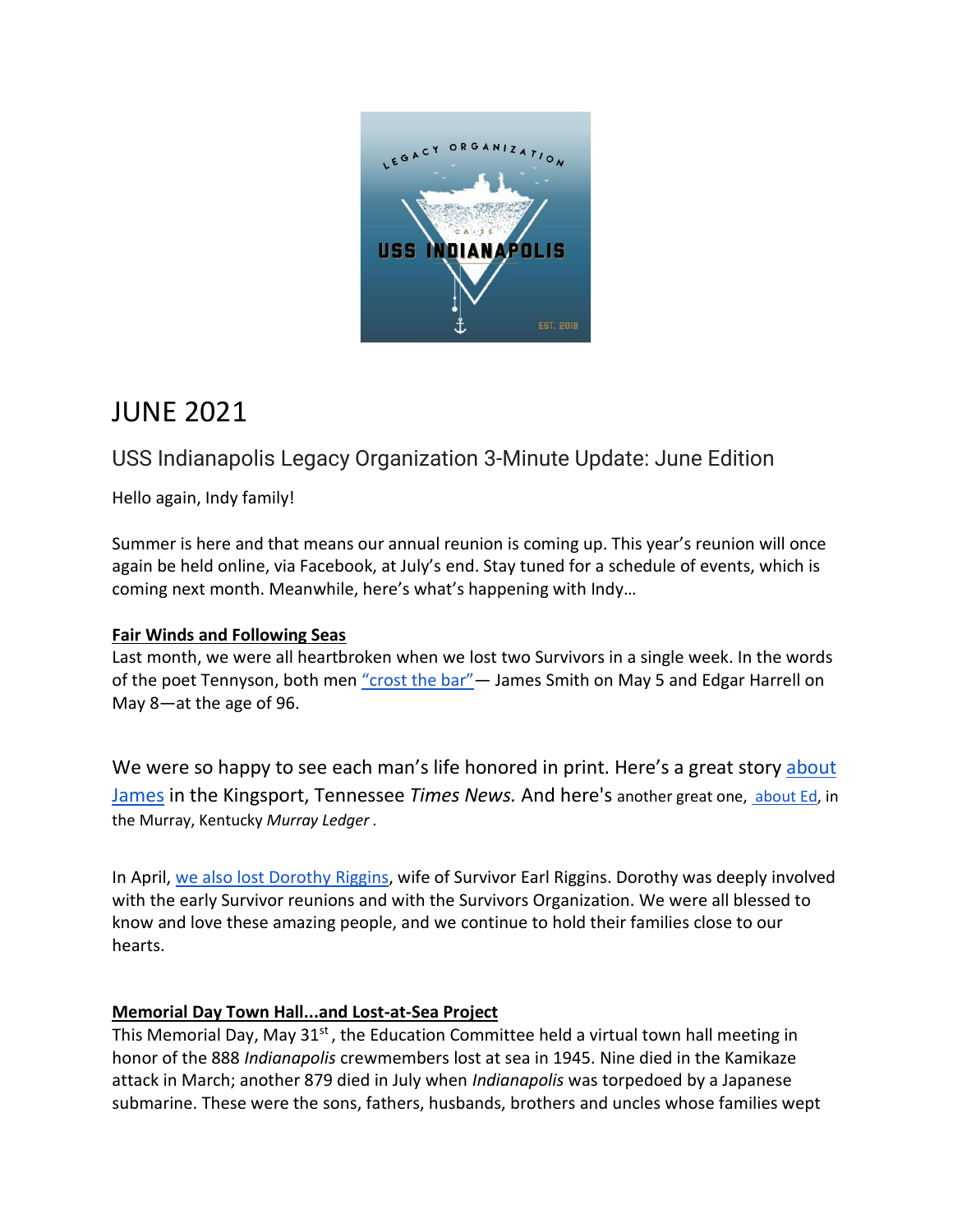when they did not return. If you missed the Memorial Day town hall meeting, check [www.ussindianapolis.com,](http://www.ussindianapolis.com/) where the recorded version will be posted very soon.

The Education Committee is now planning a new book project that will honor these 888 men. The committee has begun contacting lost-at-sea families in order to gather photos, documents, and stories. Tune into social media for the latest on this project!

#### **Welcome New Members…and New Voters!**

Welcome aboard to our new members: Barry Eggleston, Lynn McIntire (Niece of LAS David Jump, ENS), Reid New, and Arlene Taylor (Niece of LAS Henry Jackson, StM1C)

Our Annual Membership meeting this year will be virtual and is scheduled for July 31, 2021. Members will receive proxy voting materials in June, including a ballot for new officers. All General Memberships are good through August 1, 2021, and as a member you may vote in the upcoming elections of officers.

## **Calling All Auction Items**

Looking for a wonderful way to support Legacy's programs? Why not consider donating a couple of your Indy collectibles to our virtual auction?

This summer marks the 76<sup>th</sup> anniversary of USS *Indianapolis* CA-35's tragic sinking and miraculous rescue. Our virtual memorial reunion will include a virtual auction. Auction items in the past have included signed memorabilia, autographed or rare books, vintage USS *Indianapolis* CA-35 logo wear, art, challenge coin sets, etc. If you would like to donate an item (or items) for the auction, please contact Jane Gwinn Goodall, Reunion Co-Chair, at [janegwinngoodall@gmail.com](mailto:janegwinngoodall@gmail.com) by July 1, 2021. Donations to the non-profit Legacy Organization (EIN: 82-5498677) are tax-deductible

#### **Strategizing for the Future**

Did you know that Legacy has a Strategic Advisory Group? Ray Wilson leads this group, whose role is to come alongside Legacy committees, evaluate programs, provide objective analysis, and offer input and assistance. Ray and the Strategic Advisory Group are now collaborating with Julie Haas and the Membership Committee to optimize membership incentives and volunteer opportunities, as well as expand membership and get younger members more involved. For an assist from Ray's team, please email him: [ray557@comcast.net](mailto:ray557@comcast.net)